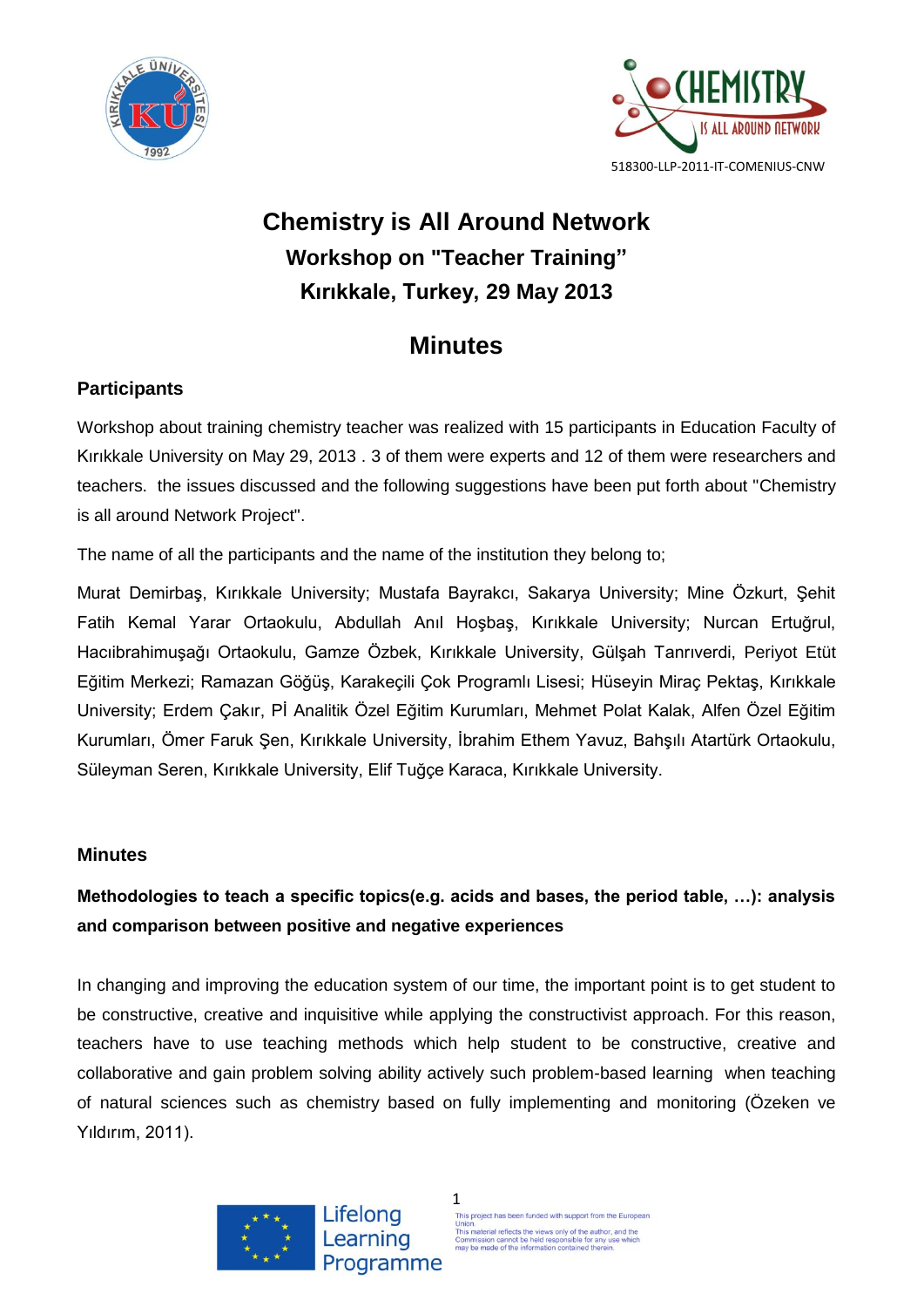



When opinions of the teachers considered, while using the activities based on problem-based learning in teaching some topics was efficient, it was not for some topics. They emphasized that problem-based teaching activities provided meaningful learning especially redox reactions, the mole concept, atomic models, and titration. In addition, teachers expressed that this method had positive effects to have high motivation, attitudes, and gain problem solving skills, critical thinking, and cooperative behaviors. However, some problems were observed such as not being accustomed to the method, communication problems, shortage of time, and distribution of tasks in groups.

In the literature, teachers' thoughts revealed about regarding the implementation of problem-based teaching methods are contained in similar results (Tatar, Oktay & Tüysüz, 2009; Tosun & Taşkesenligil, 2012).

One of the techniques mentioned is game education technique. Looking at teachers' practices, the technique is more effective in primary and secondary education, and this method's effect is decreasing in later age groups. The reason for this is thought to be that young age students have more sense of curiosity for technology. For instance Karamustafaoğlu, Coştu and Ayas (2005) studied with 7th grade students on Periodic Table and Their Properties located in the science curriculum. Their aim was implementation instruction based on the use of simple tools and equipment and determination the effectiveness of the study. As a result the success which is obtained using the periodic table developed by simple tools and instruments have been identified not only reduction wrong understanding and misconceptions but also increasing interest and demand of the students towards science courses.

#### **Pre-service and In-service training:**

Training Pre-service and In-service Chemistry teachers is an important issue. In this regard, it is necessary that doing more and more applications, informed about new teaching methods and techniques, having enough knowledge about how to use measurement and evaluation for Preservice teachers. Teachers have been made Emphasis on these issues at the workshop. Furthermore, teachers in service have stated that they are participated in many in-service training courses which are organized by Ministry of National Education, remaining the theoretical level and not very concerned with their fields. The courses should be more practical rather than theoretical. Teachers have stated they know about Theoretical structure of methods but they have trouble with the application. For instance they have explained that they do not know how to use the methods and



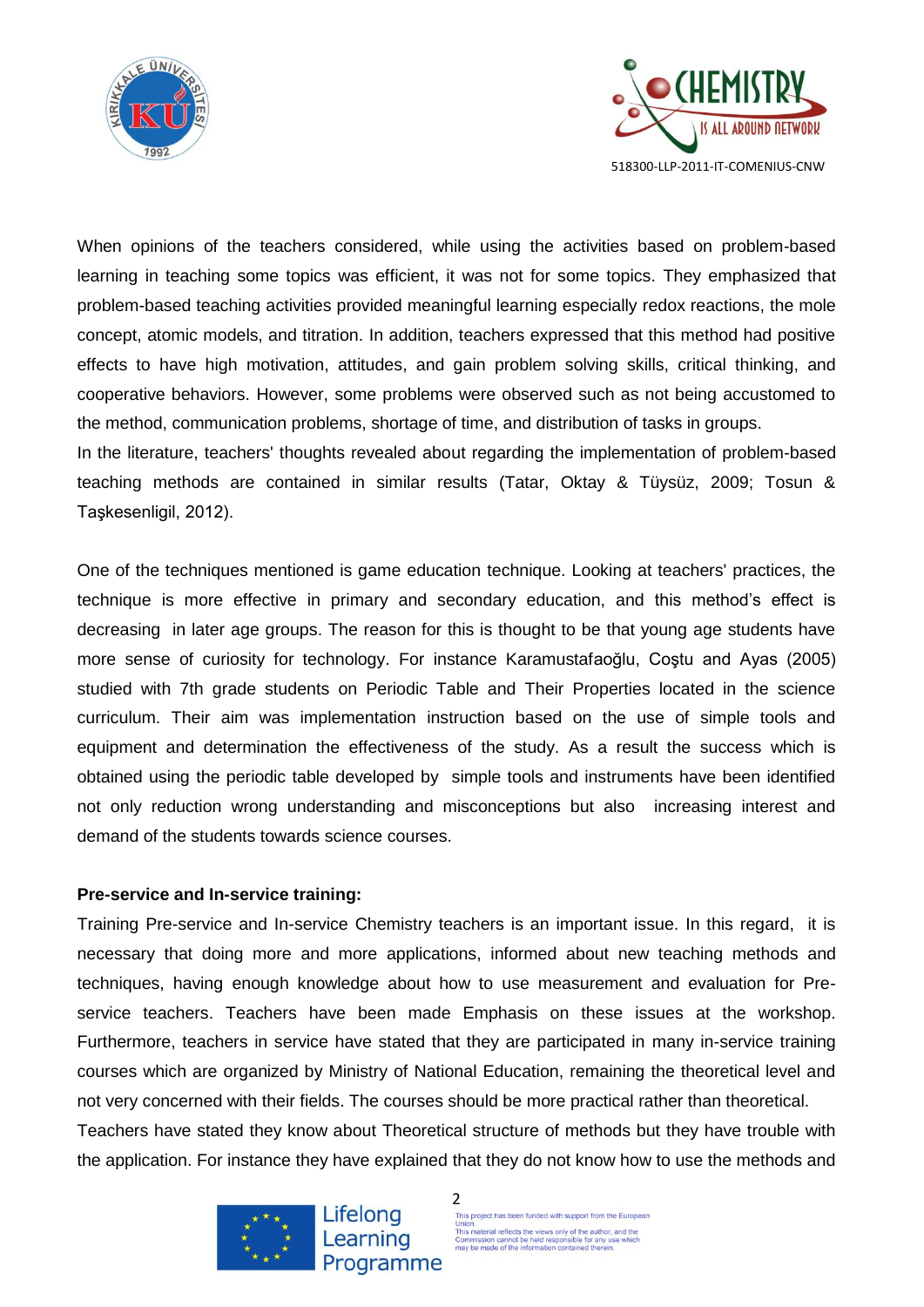



techniques such as analogy, concept maps, V-diagram, Case study. Önen, Mertoğlu, Saka and Gürdal (2009) studied with 104 teachers and 26 of them belong to branch of chemistry in their research that is named "In-service training of teachers on teaching methods and techniques to the Summary Effect: Öpyep Example (ISE)". Before ISE teachers stated that they used methods of teaching techniques such as laboratory, computer-assisted instruction, brain storming, event inquiry, group work, games, problem-based learning, Field-trip and direct observation, models. After the study of ISE teachers have stated that they will use methods of teaching techniques such as laboratory, computer-assisted instruction, concept maps, Field-trip and direct observation, projects, puzzles, model, drama, brain storming, discovery learning, case studies, story completion, problembased learning, in the event inquiry, cooperative learning, group work , games, analogy, V diagram, part of teaching, case study.

### **Use of simulations and animations:**

Issues related to the chemical course that is often abstract level so some issues may be difficult to make meaningful by students. In this regard, simulations, and animations are frequently used in science lessons. For example, Hameed, Hackling and Garnett (1993) studied about the effect of a Computer-Assisted Instruction package (CAI) on conceptual change.

They were applied the CAI Package that contains the Computer simulations to 12 chemistry students between the ages of 16-18 .The results of the study, including simulation computer-aided instruction have revealed that students' many of the misconceptions in chemical equilibrium. CIA Package has provided meaningful and lasting conceptually changes in the application of 12 students (trans:Pekdağ, 2010).

Day by day simulation samples prepared for science teaching in interactive environment are increased. However, most of these simulations contain information that may be caused by students' misconceptions. Therefore, when we select of simulations, the validity of scientific knowledge must be checked. Teachers should have the necessary equipment how applied to simulations. Because, each simulation may be perceived as exact copy of the truth by the students. The difference between the actual situation and modeling should be provided by teachers